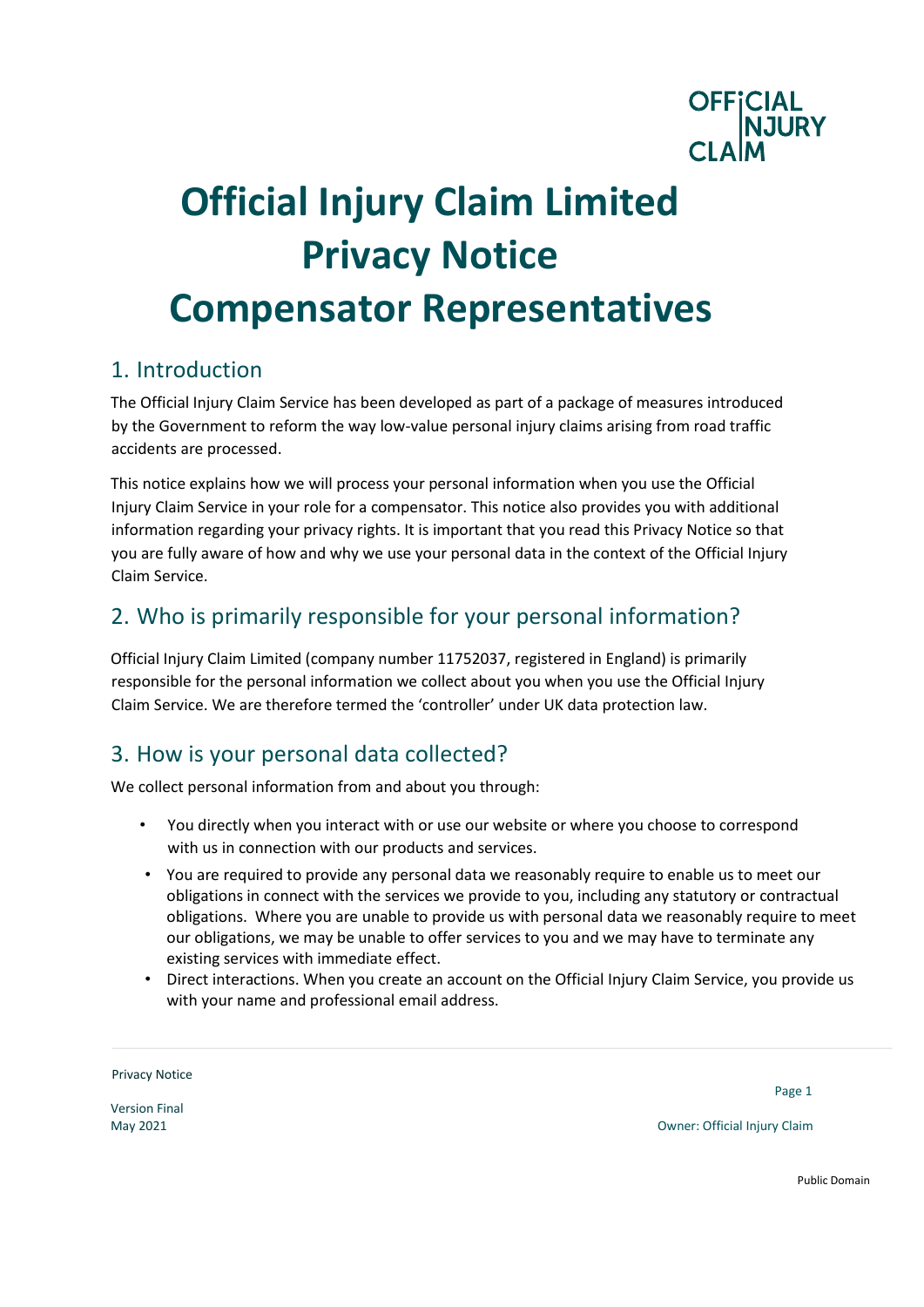

• Automated technologies or interactions. As you interact with the website that hosts the Official Injury Claim Service, we automatically collect information about your equipment, browsing actions and patterns. We collect this personal data by using cookies, server logs and other similar technologies. We may also receive technical data (such as your IP address and information about your browser) if you visit websites employing our cookies. Please see ou[r Cookie Policy](https://www.officialinjuryclaim.org.uk/cookies-policy/) for further details.

Privacy Notice

Version Final

Page 2

May 2021 Owner: Official Injury Claim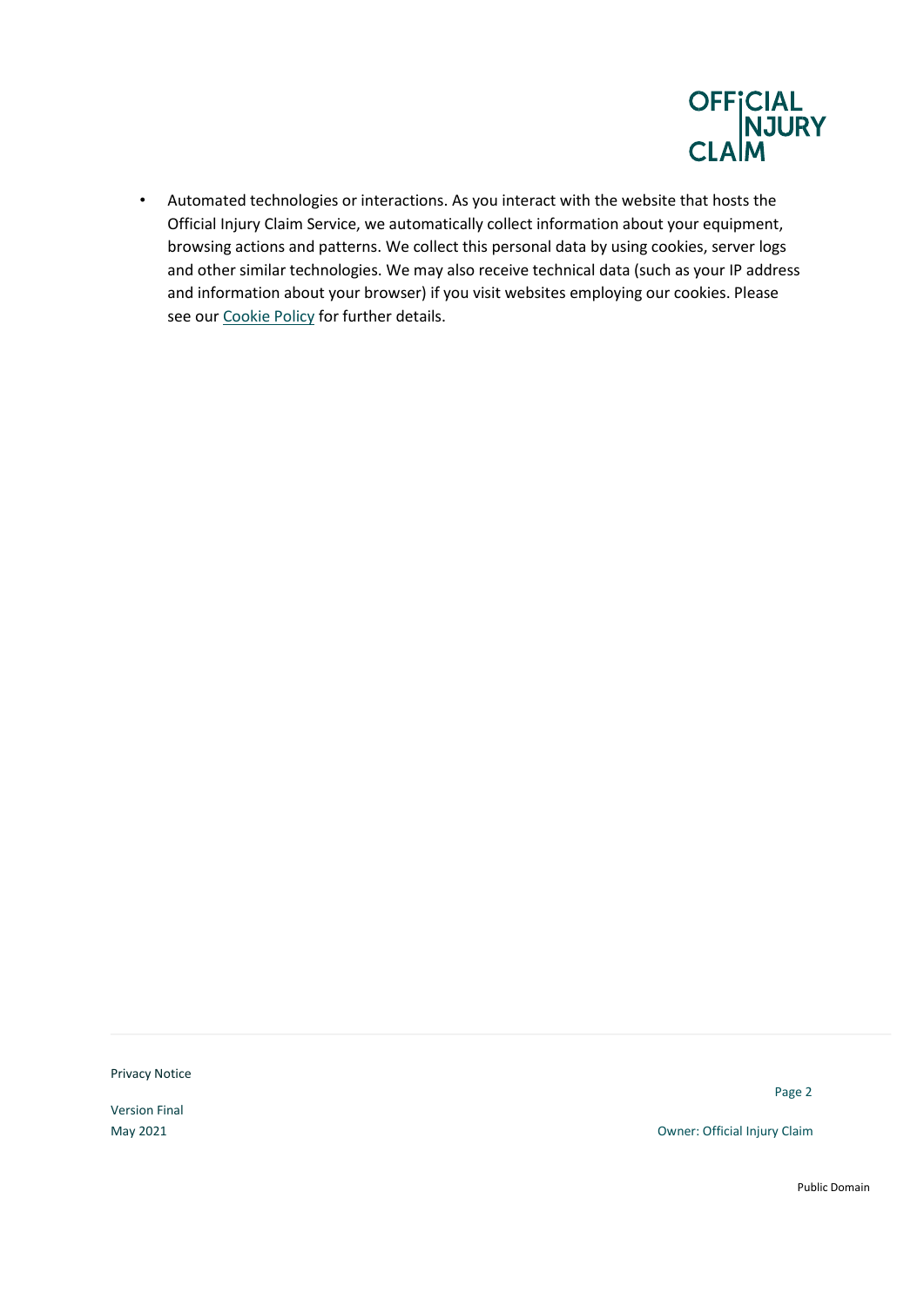

# 4. How we use your personal data and how long we keep it for

We will only use your personal data when the law allows it and only to the extent necessary in order to fulfil the purpose for which we need to collect it. Below we set out these purposes, the lawful basis we rely on in order to do so, and how long we keep your personal information for.

| Purpose for which we<br>use your personal data                                                                             | we using?                                                     | What type of personal data are What lawful basis do we rely on to use<br>your personal data?                                                                                                                                                                                                                  | How long do we retain your personal data?                                                                                                                                                                                                                                                                                                                                                                                                                                                                                                                                                                                                                          |
|----------------------------------------------------------------------------------------------------------------------------|---------------------------------------------------------------|---------------------------------------------------------------------------------------------------------------------------------------------------------------------------------------------------------------------------------------------------------------------------------------------------------------|--------------------------------------------------------------------------------------------------------------------------------------------------------------------------------------------------------------------------------------------------------------------------------------------------------------------------------------------------------------------------------------------------------------------------------------------------------------------------------------------------------------------------------------------------------------------------------------------------------------------------------------------------------------------|
| To enable you to create<br>and use an account on<br>the Official Injury Claim<br>Service, so you can<br>respond to claims. | Name<br>Professional email<br>address and telephone<br>number | We rely on our legitimate interest in<br>registering and maintaining your user<br>account and enabling your employer to<br>use the Official Injury Claim Service to<br>review claims from its policyholders. Our<br>legitimate interest is the proper<br>functioning of the Official Injury Claim<br>Service. | We will generally only retain your personal<br>information while you are registered on our system<br>and your organisation has not alerted us to the fact<br>that you are no longer employed there (unless you<br>are self-employed).<br>If your organisation's account is terminated early<br>as a result of a breach of the terms governing its<br>use of the Official Injury Claim Service, your<br>organisation's information (including your<br>information) will be retained for 6 years.<br>If your organisation's account is inactive for 12<br>months, it will be deleted at that point (along with<br>any of your information included in that account). |

Privacy Notice Page 3

Version Final

May 2021 Owner: Official Injury Claim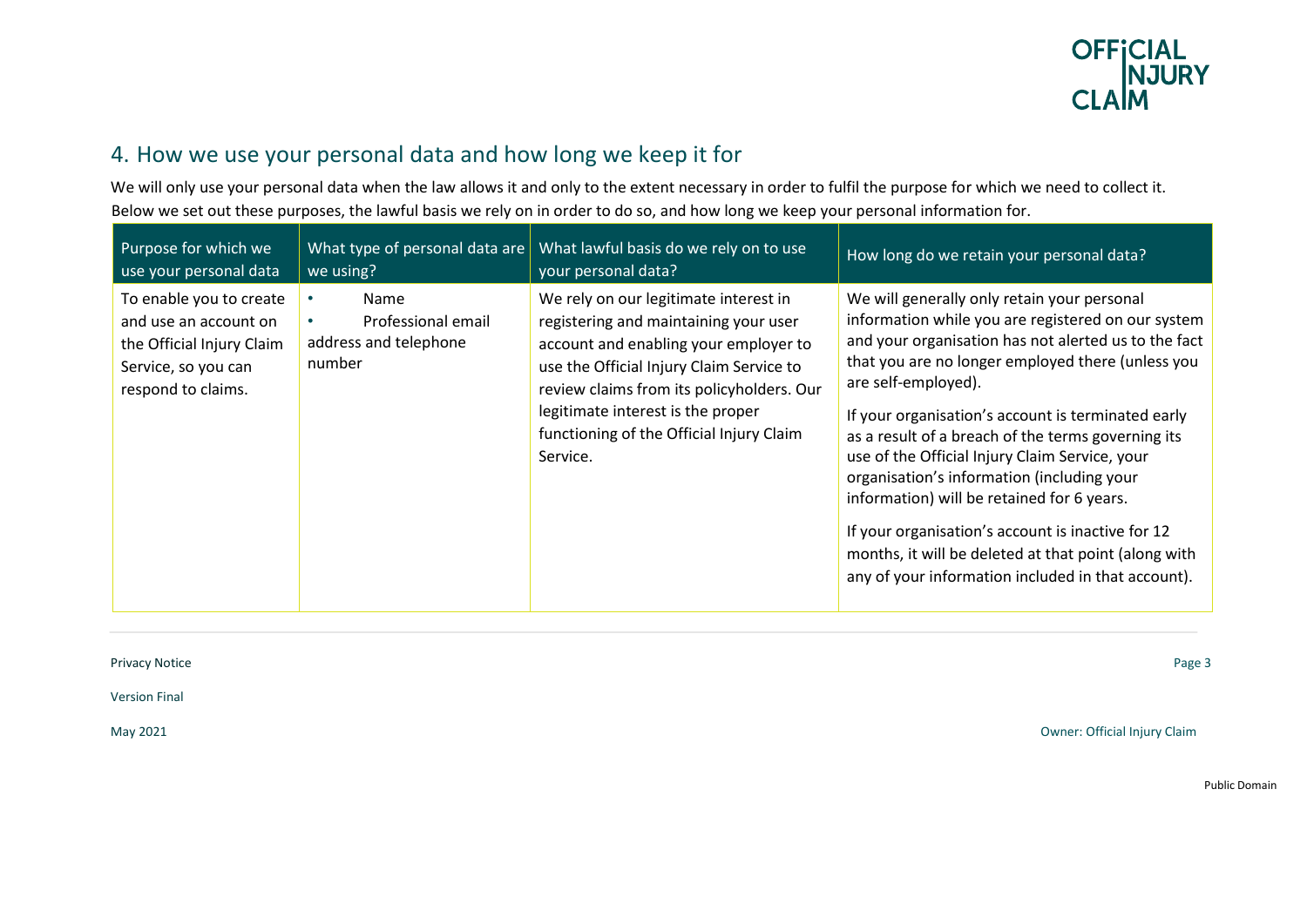| To contact you if there<br>are any problems with<br>your account.                                                                                                                                                                                                                                | Name<br>Professional<br>email address and<br>telephone number |                                                               | We rely on our legitimate interests in<br>ensuring that your account, and the<br>Official Injury Claim Service, function<br>as required. Our legitimate interest is<br>the proper functioning of the Official<br>Injury Claim Service.                                                                      | We will generally only retain your personal<br>information while you are registered on our<br>system and your organisation has not alerted<br>us to the fact that you are no longer<br>employed there (unless you are self-<br>employed).<br>If your organisation's account is terminated<br>early as a result of a breach of the terms<br>governing its use of the Official Injury Claim<br>Service, your organisation's information<br>(including your information) will be retained<br>for 6 years.<br>If your organisation's account is inactive for<br>12 months, it will be deleted at that point<br>(along with any of your information included<br>in that account). |
|--------------------------------------------------------------------------------------------------------------------------------------------------------------------------------------------------------------------------------------------------------------------------------------------------|---------------------------------------------------------------|---------------------------------------------------------------|-------------------------------------------------------------------------------------------------------------------------------------------------------------------------------------------------------------------------------------------------------------------------------------------------------------|------------------------------------------------------------------------------------------------------------------------------------------------------------------------------------------------------------------------------------------------------------------------------------------------------------------------------------------------------------------------------------------------------------------------------------------------------------------------------------------------------------------------------------------------------------------------------------------------------------------------------------------------------------------------------|
| We and third parties<br>such as the claimants<br>and in some cases<br>their professional<br>advisors who use the<br>Official Injury Claim<br>Service and our third-<br>party service<br>providers (such as our<br>cloud service<br>provider) will use the<br>personal data<br>provided to manage |                                                               | Name<br>Professional email<br>address and telephone<br>number | We rely on our legitimate interests<br>in ensuring that Official Injury Claim<br>Service operates as intended and so<br>that your account, and the Official<br>Injury Claim Service, function as<br>required. Our legitimate interest is<br>the proper functioning of the Official<br>Injury Claim Service. | We will generally only retain your personal<br>information while you are registered on our<br>system and your organisation has not alerted<br>us to the fact that you are no longer<br>employed there (unless you are self-<br>employed).<br>If your organisation's account is terminated<br>early as a result of a breach of the terms<br>governing its use of the Official Injury Claim<br>Service, your organisation's information<br>(including your information) will be retained<br>for 6 years.                                                                                                                                                                       |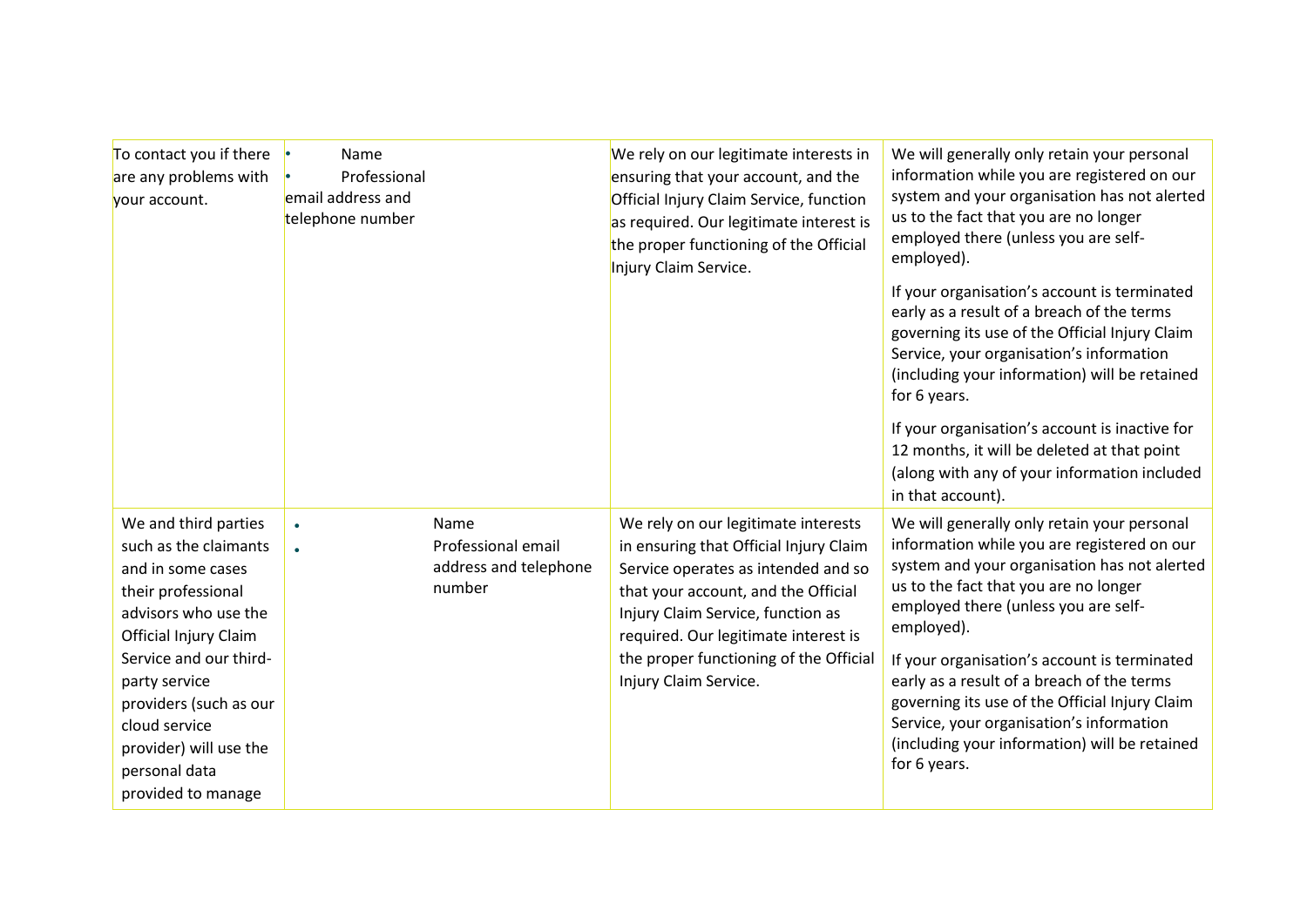| and administer the<br>claim submitted. |  | If your organisation's account is inactive for<br>12 months, it will be deleted at that point<br>(along with any of your information included<br>in that account). |
|----------------------------------------|--|--------------------------------------------------------------------------------------------------------------------------------------------------------------------|
|                                        |  |                                                                                                                                                                    |
|                                        |  |                                                                                                                                                                    |

Privacy Notice

Version Final

Page 5

May 2021 Owner: Official Injury Claim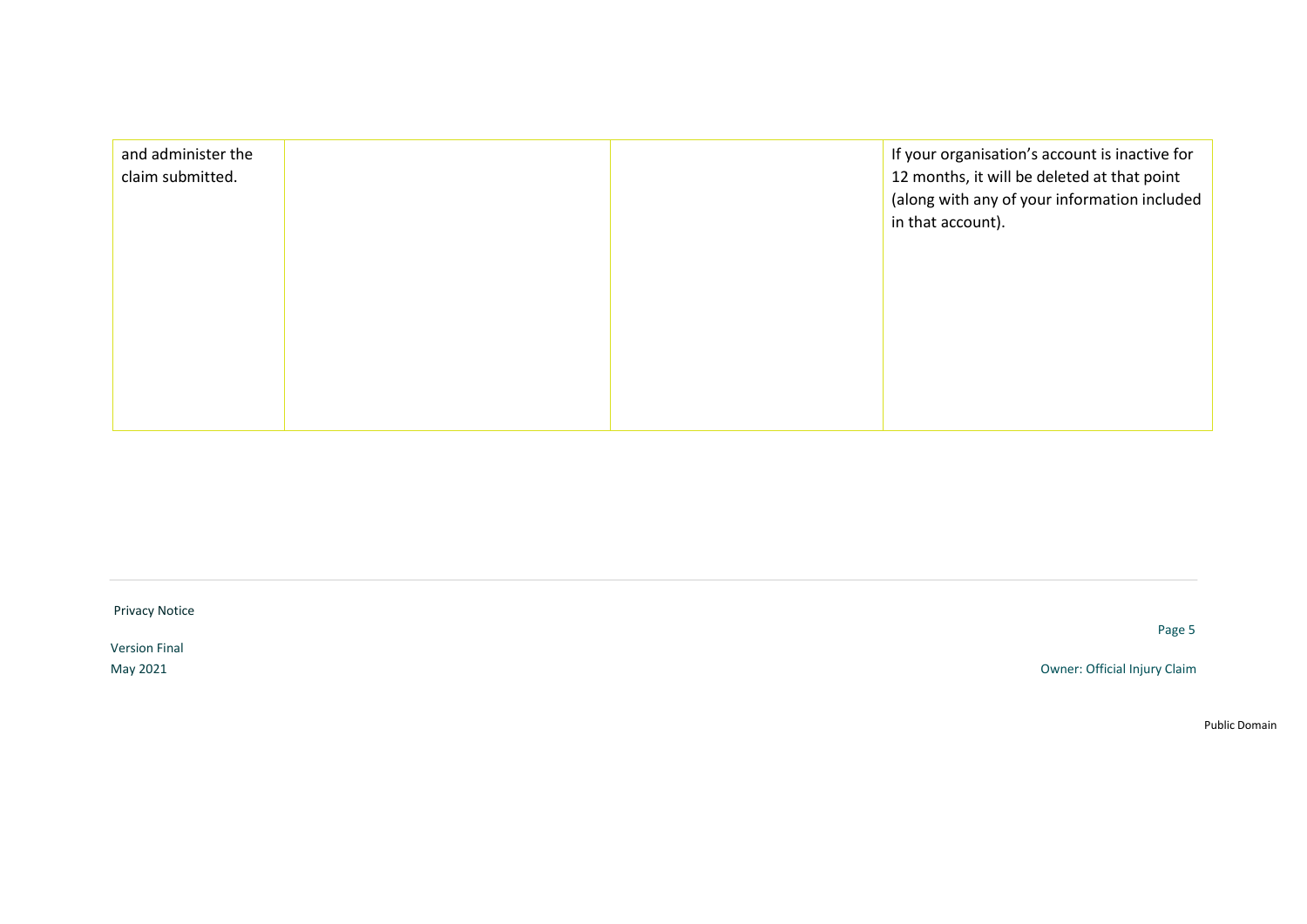

## 5. Other parties who will have access to your data

Your personal data may be disclosed by us to the following third parties within the United Kingdom and overseas:

- other companies in our group of companies, for internal reporting purposes;
- the relevant claimants who submit claims through the Official Injury Claim Service and their professional advisors if the claimants receive assistance;
- third parties which provide technical services to us in the context of the Official Injury Claim Service which enable us to provide the Official Injury Claim Service;
- other service providers including IT suppliers, administration services providers and data analytics service providers;
- other public bodies, including regulatory and governmental departments, agencies and piblic bodies, where we are obliged or permitted by law to do so (this may include the General Medical Council, Minstry of Justice and the Information Commissioner's Office); and
- our professional advisors including auditors.

We may also disclose your personal data to third parties to whom we may choose to sell, transfer, or merge parts of our business or our assets. Alternatively, we may seek to acquire other businesses or merge with them. If a change happens to our business, then our new owners may use your personal data in the same way as set out in this Data Protection Privacy Notice.

We require all third parties to respect the security of your personal data and to treat it in accordance with the law.

# 6. Accuracy of your information

We rely on the availability of accurate personal data to enable us to provide the services to you and operate our business. You should therefore notify us of any changes to your personal data that may affect the proper management and administration of the services we provide to you.

#### 7. Transferring your personal information overseas

Your personal data will generally not be transferred outside the UK other than where the transfer is necessary for the purposes of establishing, exercising or defending legal rights, obtaining legal advice, or in connection with any legal proceedings, or otherwise as permitted by law.

We will only share personal data with others outside the UK when we are legally permitted to do so, namely where:

• the UK government has decided that the relevant country has adequate protective rules in relation to data protection in place (an "adequacy decision");

Page 6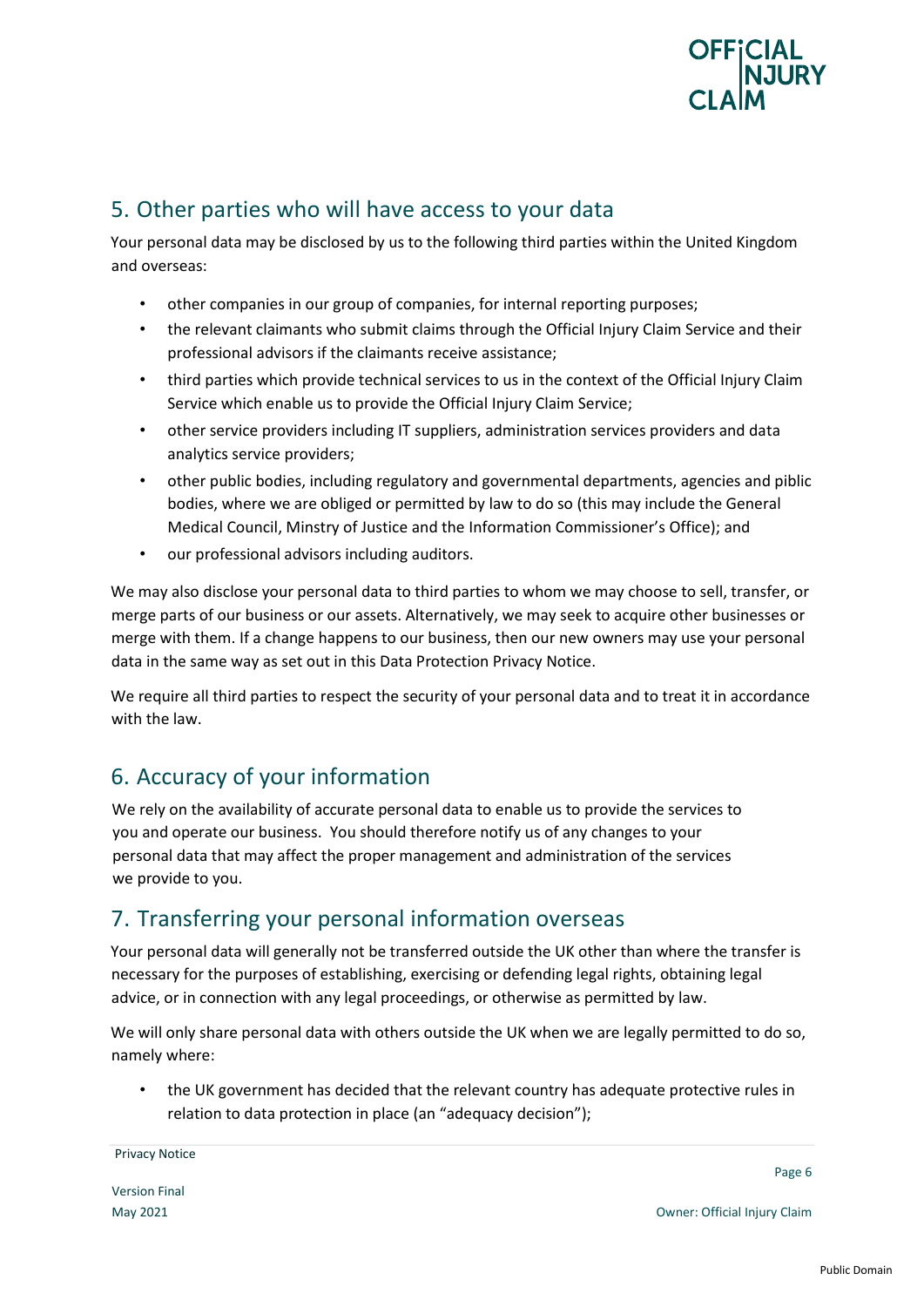

- we have entered into the relevant "standard contractual clauses" with the recipient of your personal data (these are a set of obligations about how your data is protected and used); or
- we can rely on another basis under the law such as that we have to share the personal data because this is necessary for the purpose of a court case, investigation or to protect our legal rights.

#### 8. Data security

We have put in place appropriate security measures to prevent your personal data from being lost, used, accessed, altered or disclosed in an accidental or unauthorised way. We are committed to ensuring that all reasonable and appropriate steps have been taken to protect your personal data which incudes, where appropriate, utilizing encryption measures.

We have also put in place procedures to deal with any suspected personal data breach and will notify you and any relevant regulator of a breach where we are legally required to do so.

### 9. Your information rights

You have the following rights in relation to the personal data we hold about you.

- **The right to access and inspect your personal data** or be provided with a permanent copy of the information we hold about you.
- **The right to request inaccurate personal data about you is rectified**, particularly if it is factually inaccurate.
- **The right to request your personal data is erased** in certain circumstances, e.g. if it is no longer necessary for us to retain the information.
- **The right to object to the use of your personal data**, particularly where you feel there are no longer sufficient grounds for us to continue processing the information or we rely on the legitimate interests lawful basis to carry out the processing.
- **The right to request the restriction of your personal data** from further processing, e.g. where the personal data is inaccurate and you request the restriction of the information until it is corrected.
- **The right to request that some aspects of your personal data be provided to you or a third party** of your choice in electronic form to enable its reuse.
- **The right to refuse direct marketing communications** or ask to stop sending you direct marketing communications.
- **The right to withdraw your consent,** where you have previously given your consent for us to collect and process your personal data.
- **The right to object to a decision which is based solely on automated processing** and which creates legal or other significant effects.
- **The right to complain to the data protection supervisory authority** if you have concerns about the way we collect and use your personal data.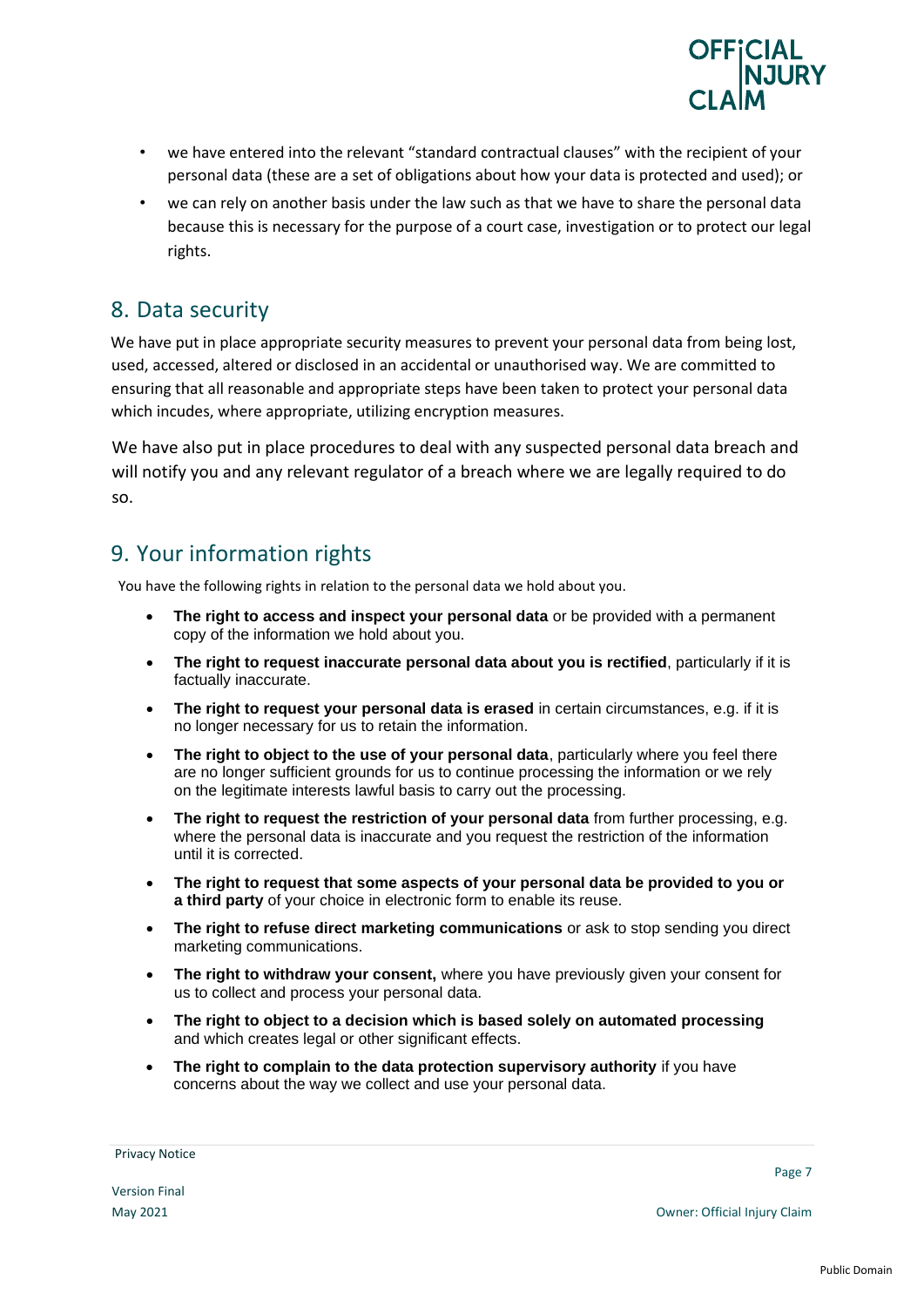

Please note that some of the rights described above may be limited in certain circumstances, such as where exemptions or legal obligations apply or there is an overriding legitimate interest in continuing to process the personal data. If we are unable to fulfil a request from you to exercise one of the above rights, we will contact you to explain the reason for our refusal. If you wish to exercise your rights or have concerns about the way we collect and process your personal data please contact us at: dsar@mib.org.uk.

#### 10.Cookies

We use cookies on our websites. Cookies are small data files sent from a website to your web browser. They are stored in your web browser's cache and allow a website or a third party to recognise your browser or mobile device. We collect information about you automatically when you visit our website by using cookies and other tracking technology. For more information about cookies, and other tracking technology including how to turn them off, please see our Cookie Notice [Cookies policy | Official Injury Claim.](https://www.officialinjuryclaim.org.uk/cookies-policy/)

#### 11.Service complaints

If you wish to make a complaint or enquire about any aspect of the services we provide, please contact us at:

 Portal Support Centre 0800 118 1631 email: [customer.service@officialinjuryclaim.org.uk](mailto:customer.service@officialinjuryclaim.org.uk)

#### 12. Data protection complaints

If you wish to make a complaint about the way we use your personal data you should contact us in the first instance at:

Data Protection Officer Motor Insurers Bureau Linford Wood House 6-12 Capital Drive Milton Keynes MK14 6XT email: [privacy@mib.org.uk](mailto:privacy@mib.org.uk)

If you are not satisfied with the way we have handled your data protection complaint you may refer your complaint to the UK data protection supervisory authority at:

Information Commissioner's Office Wycliffe House, Water Lane, Wilmslow, SK9 5AF Website[: www.ico.org.uk](http://www.ico.org.uk/)

**Privacy Notice Example 2008 Contract Contract Contract Contract Contract Contract Contract Contract Contract Contract Contract Contract Contract Contract Contract Contract Contract Contract Contract Contract Contract** 

Version Final

Page 8

May 2021 Owner: Official Injury Claim